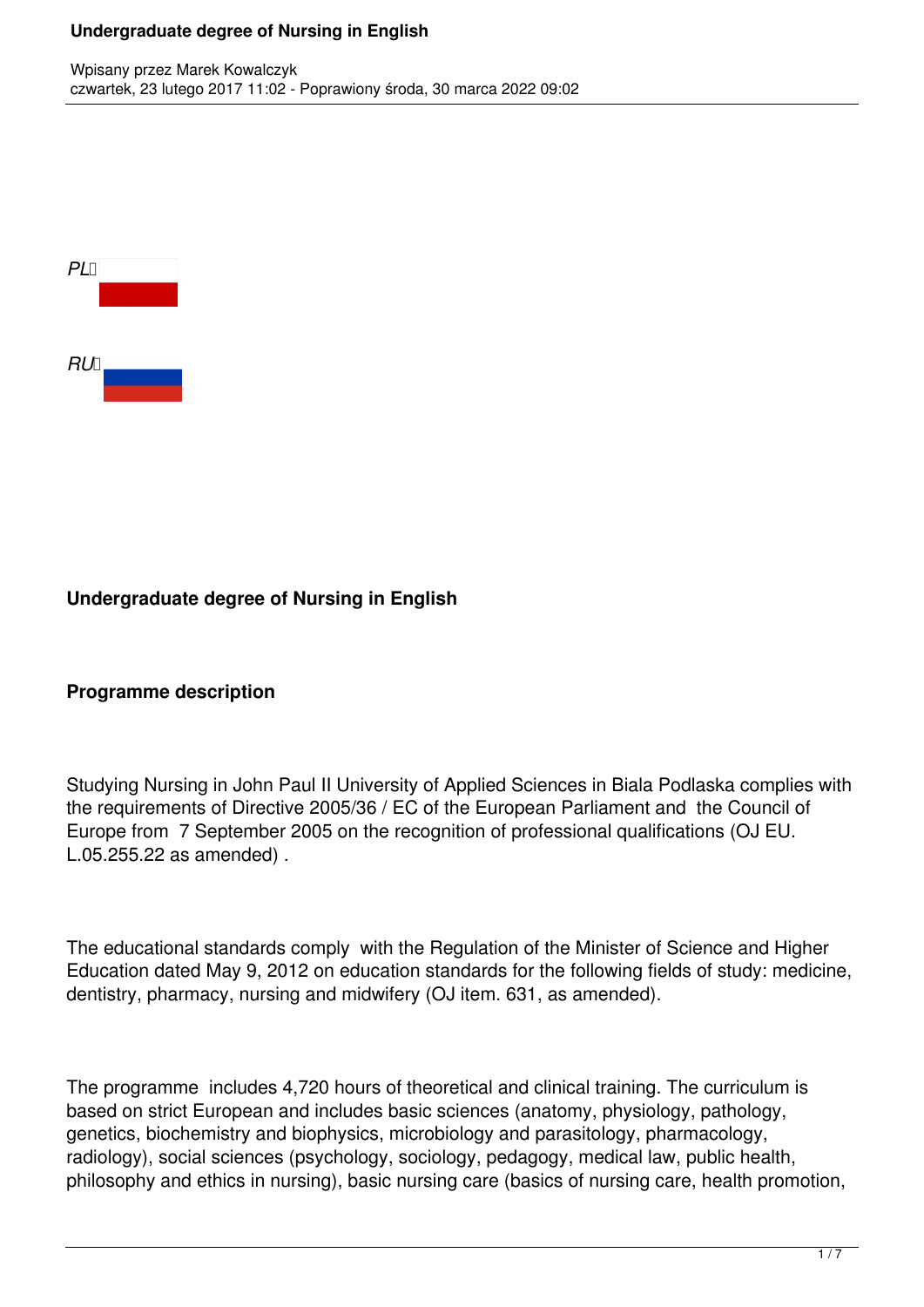primary care, dietetics, physical examination and research in nursing) and specialist care (internal medicine, pediatrics, surgery, midwifery and gynecology, psychiatry, anesthesiology, rehabilitation, neurology, geriatrics, palliative care, basics of emergency medicine). Training in English will include lectures, exercises and laboratories, while in Polish practical training and practice.

John Paul II University of Applied Sciences in Biala Podlaska implements the directives of the Bologna Process in the field of Nursing:

 - The Bachelor study programme lasting 3.5 years (7 semesters) allows you to obtain the degree of Bachelor of Nursing,

The studies ensure comparability in the educational standards between the EU degrees and institutions. Students receive credits for completing each semester, which allows them to continue studies in other universities in Europe under the Erasmus programme.

The Nursing programme has received a positive assessment of the Polish Accreditation Committee and the National Council for Accreditation of Schools of Nurses and Midwives.

Students of Nursing can develop their scientific potential through an active participation in scientific clubs, conducting their research, writing articles and publishing them in nursing journals as well as presenting their findings at symposia and conferences.

\* The right to perform the profession of nurse graduates receive after successfully passing a State Examination for nurses in Polish language

\* Training in English will include lectures, classes and laboratories, while in Polish practical classes and practice

**Why study Nursing in John Paul II University of Applied Sciences in Biala Podlaska**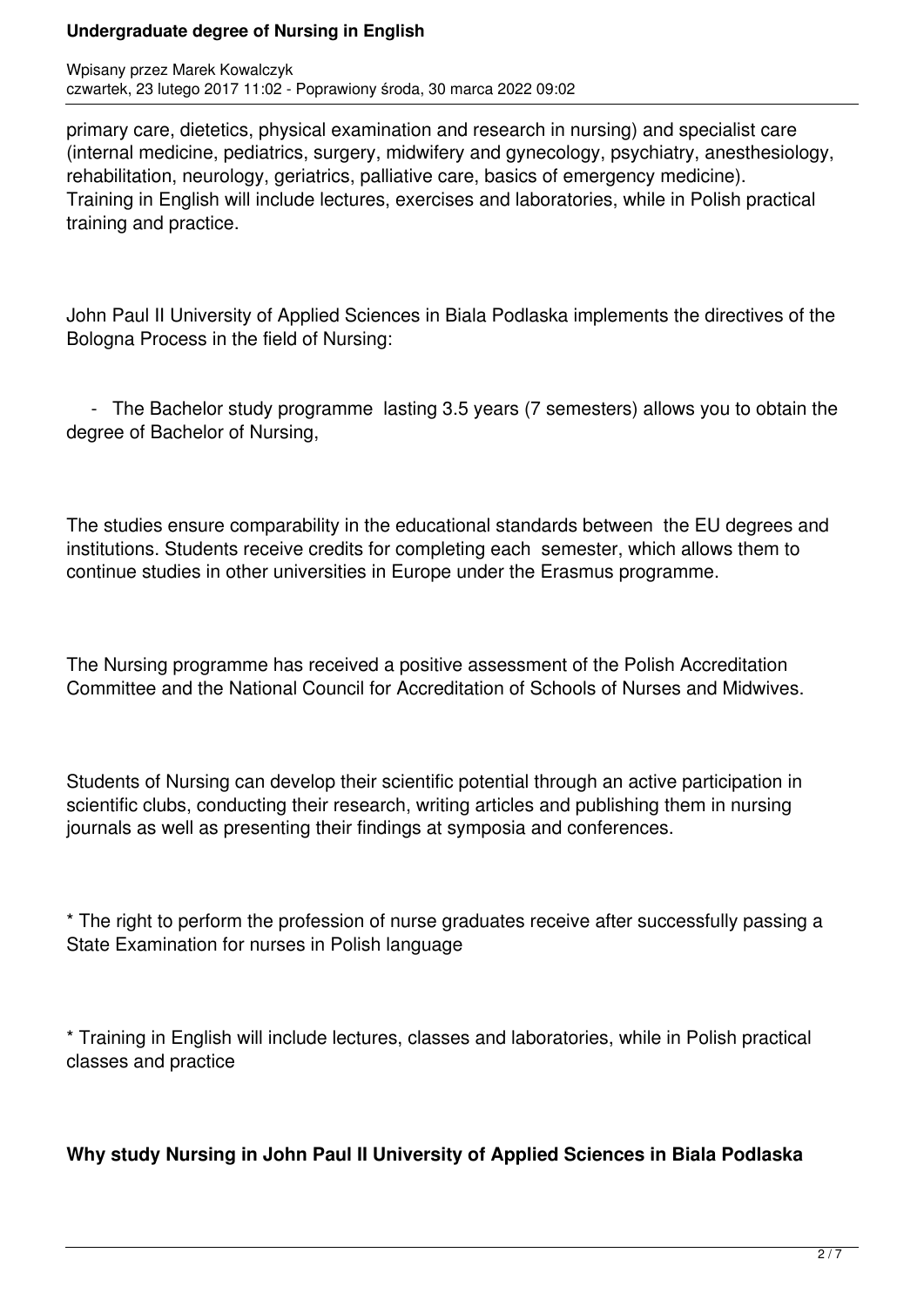- finishing the programme allows for getting profession qualifications related to health promotion, prevention and educational activities, treatment, rehabilitation and care, which comply with the requirements of the World Health Organization (WHO),

 - well-equipped laboratories enable practicing nursing skills and nursing procedures in simulated conditions,

- classes are held in buildings having a modern didactic base,

 - practical training and apprenticeships are held in the institutions having cooperation agreements,

- the School employs professional lecturers
- the School offers rooms in its own dormitory.

# **Employment opportunities:**

Upon graduation from Nursing programme, students receive a Bachelor Diploma in Nursing and can apply for a license to practice nursing. The right to perform the profession of nurse graduates receive after successfully passing a State Examination for nurses in Polish language. The graduates of our programme will be prepared to practise nursing in Poland and all over the world. They will provide health services, recognize nursing needs and problems of the patients and their families, plan and perform the nursing care, diagnostic, therapeutic and education services. The graduates will be able to work in public and private health care facilities and continue their studies at nursing and/or various courses as a part of postgraduate education.

## **Register now**

Candidates applying for admission to the first year of study are required to register on www.aka demiabialska.pl

(the IRK system), and submit documents within the prescribed period to the Dean's office after being qualified.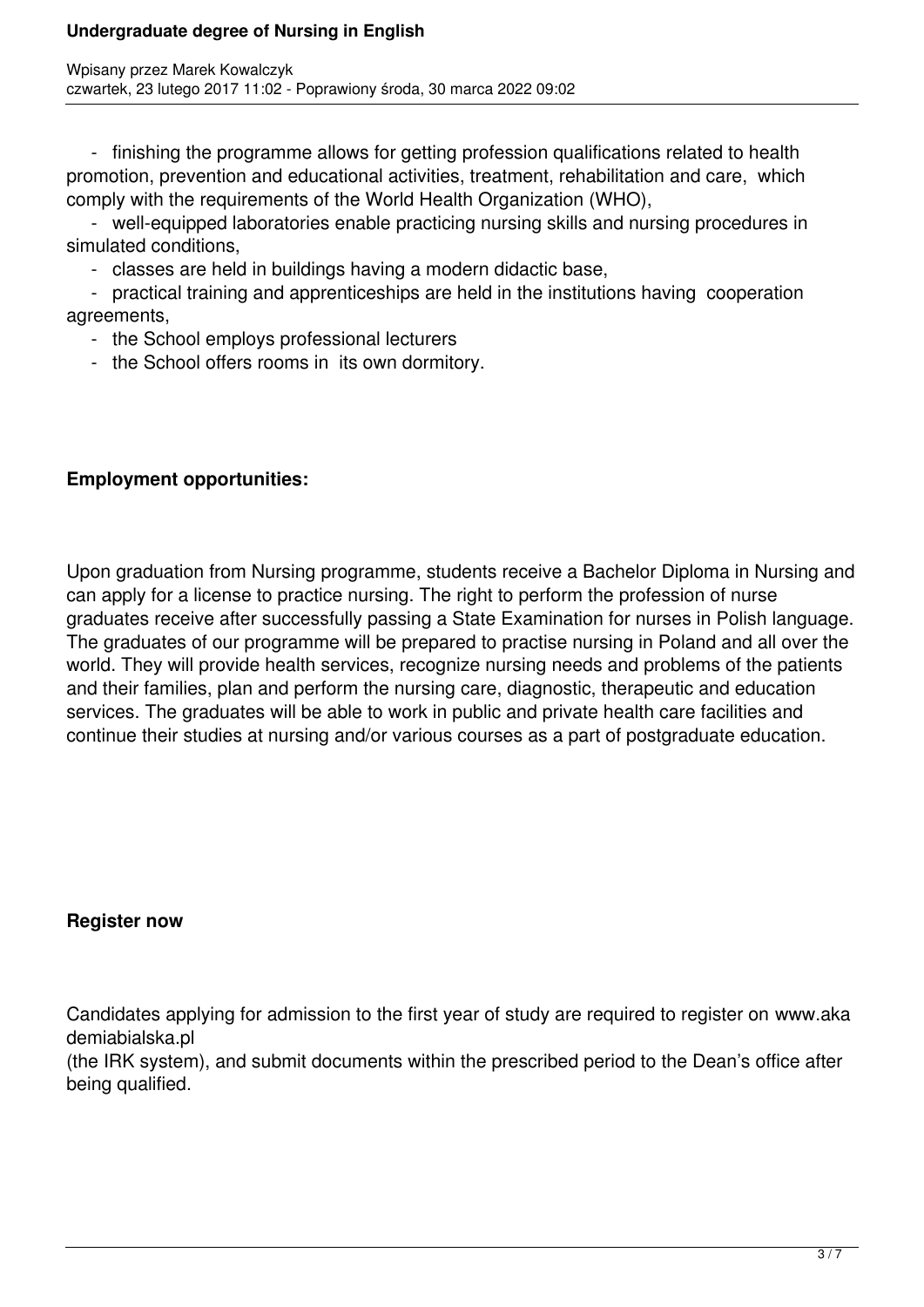### **INTERNET REGISTRATION AVAILABLE FROM FEBRUARY**



#### **Contact person**

**Magdalena Maciejuk**

**e-mail: welcome@akademiabialska.pl**

**phone number: +48 797-157-832**

**Required documents**

**Persons who are not Polish citizens**

**The list of documents required for admission to Bachelor's degree for Nursing in English for person who is not a Polish citizen:**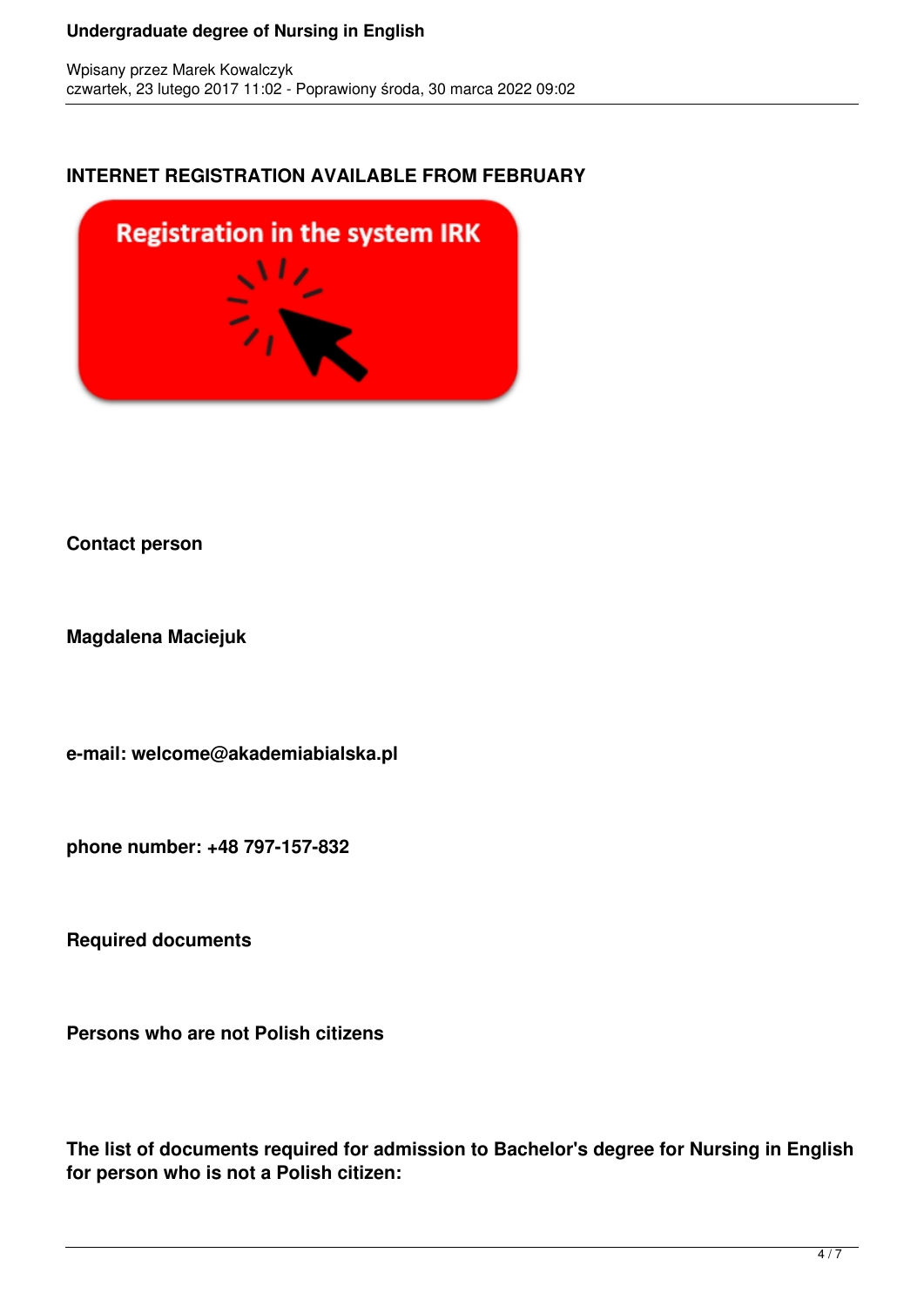1. personal questionnaire - the application for admission printed from the IRK system,

 2. a copy of the apostille certified by the university certificate giving access to higher education in the country where it was issued and recognized as equivalent to the Polish Matura certificate,

### 3. **document / certificate of knowledge of English at B2 level or higher,**

 4. medical certificate indicating lack of contraindications to study Nursing at the Bachelor's Programme. Referral for medical examination should be printed from the IRK system,

5. foreigner statement on the health insurance printed from the IRK system,

 6. statement of the legal representative of a minor to grant power of attorney, in the situation when the date of birth of the candidate indicates the age below 18 years old, printed from the IRK system.

Candidate applying for admission to the Bachelor's Degree Programme in Nursing in English must demonstrate English language at B2 or at a higher level, confirmed with a relevant certificate.

Secondary school graduation certificates issued abroad are recognized as equivalent to the relevant Polish Matura certificate of under the international agreements concluded by Poland with other countries. Detailed information on the international agreements signed by Poland can be found on the website of the Ministry of Education and Science **http://www.nauka.gov.pl/& nbsp;.**

[If the ce](http://www.nauka.gov.pl/)rtificate is not covered by any international agreement, then its equivalence can be confirmed only by nostrification.

### **Scan of documents should be sent to the e-mail address: welcome@akademiabialska.pl Original of documents should be delivered by the 1st October**

Nostrification process of school leaving certificates is carried out in Poland in voivodship Offices of Education (Kuratorium Oświaty).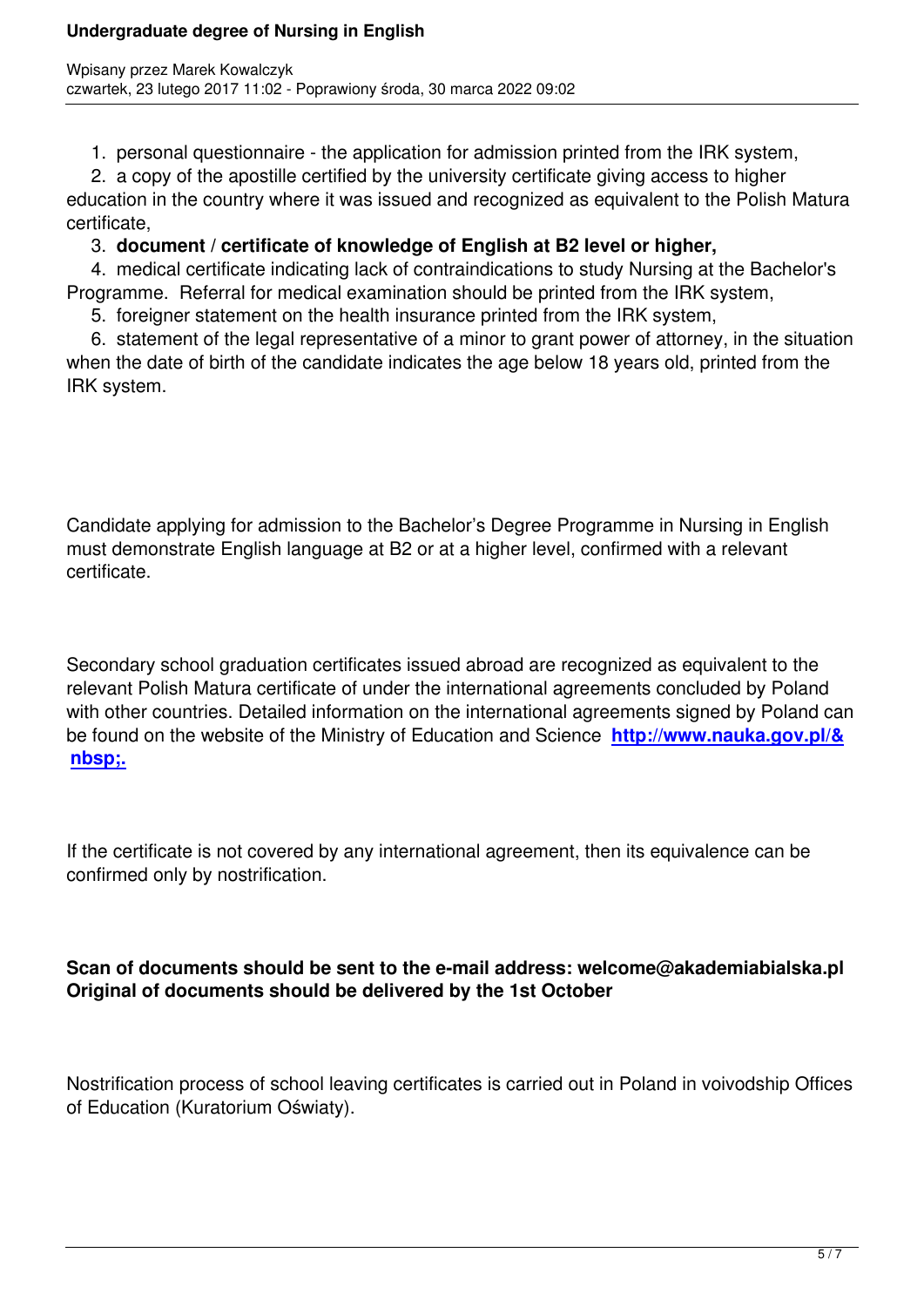Voivodship Office of Education for John Paul II University of Applied Sciences in Biala Podlaska is:

### **Kuratorium Oświaty w Lublinie (Office of Education in Lublin) 20-950 Lublin, ul. 3 Maja 6 telephone: 815385200, fax: 815385230, 815385265 kuratorium@kuratorium.lublin.pl**

Detailed information on nostrification of school certificates and school leaving certificates obtained abroad can be found at Voivodship Office of Education in Lublin.

**https://www.kuratorium.lublin.pl/**

### **Tuition Fee**

The amount of tuition fee for students of Bachelor's Degree Programme in Nursing in English starting in the 2021/2022 academic year is<sup>[1</sup>5200 EURO per year of study.

### **Scholarship**

The student can not apply for any other type of university scholarships.

# **Knowledge of English**

Candidate applying for admission to the Bachelor's Degree Programme in Nursing in English must demonstrate English language at B2 or at a higher level, confirmed with a relevant certificate.